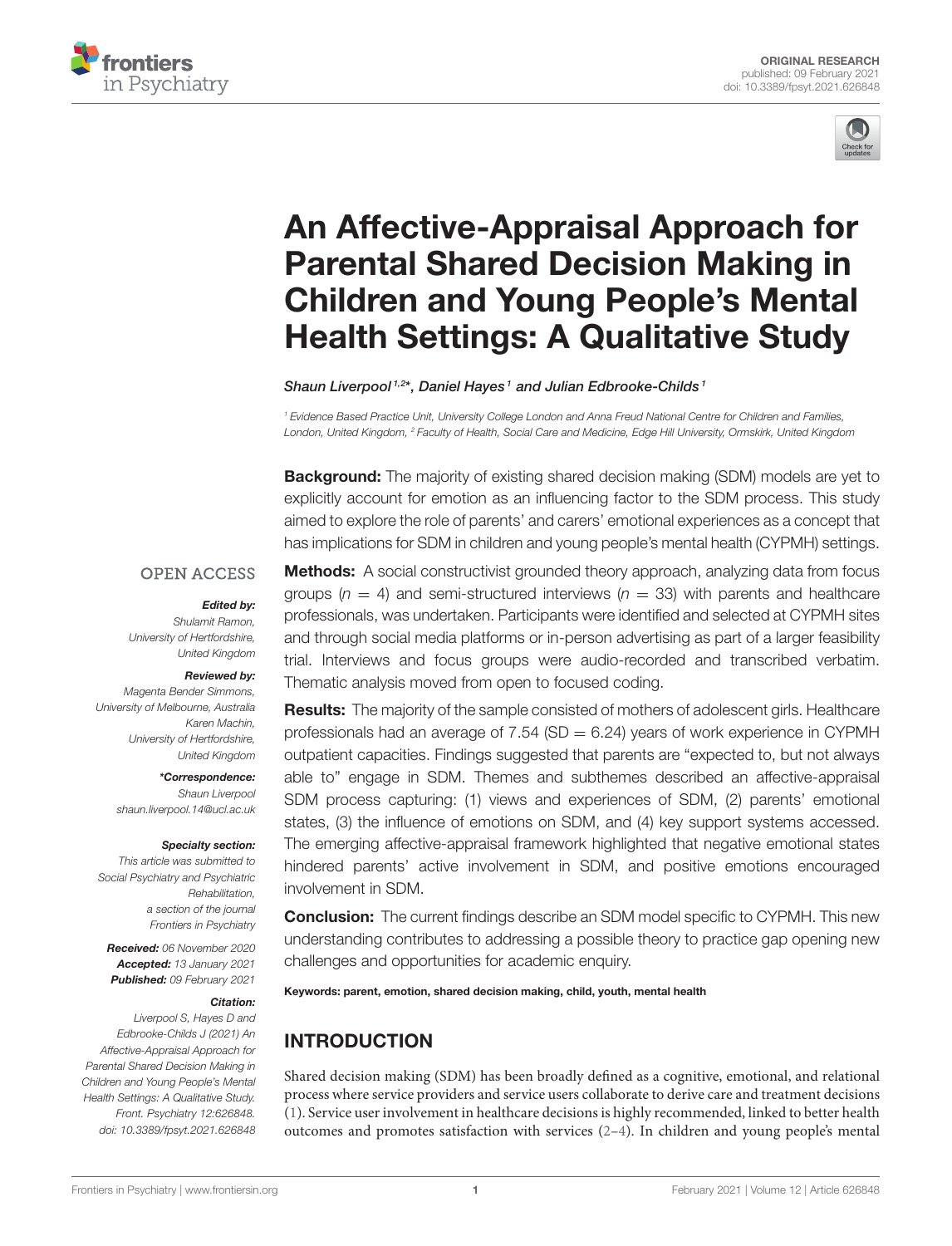health (CYPMH), service users include children and young people as primary service users and parents (including nonbiological caregivers) as secondary service users [\(5\)](#page-9-3). However, previous studies have mainly focused on the dyad relationships between service providers and primary service users [\(6\)](#page-9-4). Therefore, the areas where triad relationships exist have been less understood; further highlighting the need for a consensus definition and unified view of SDM [\(6,](#page-9-4) [7\)](#page-9-5).

To date, researchers have proposed several SDM models. The majority of the available models are embedded in adult healthcare, with fewer models specific to pediatric settings and mental health care [\(6,](#page-9-4) [8\)](#page-9-6). Although some generic models propose that service users and their families should be a distinct and active part of the SDM team [\(9\)](#page-9-7), this approach is yet to be taken up extensively in clinical care [\(10\)](#page-9-8). In pediatric care, researchers highlight that the active participation from all parties (i.e., parent, child, and practitioner) is required for the decision making process to be regarded as SDM [\(11\)](#page-9-9). However, other researchers accept the inclusion of the child, the caregiver, or both, with the possibility of including other stakeholders [\(12\)](#page-9-10). These inconsistencies highlight a need to address gaps between theory and practice, suggesting further explorations to ensure appropriate decision-makers are included if implementing SDM in pediatric care [\(13,](#page-9-11) [14\)](#page-10-0). Nonetheless, researchers agree that effective SDM requires active participation from service users [\(15\)](#page-10-1). One such framework for youth SDM proposes (1) setting the stage for youth shared decision making, (2) facilitating youth shared decision making, and (3) supporting youth shared decision making [\(16\)](#page-10-2).

Despite the efficacy of SDM, several barriers and facilitators have been identified and divided into categories of knowledge, attitudes, agreement, lack of expectancy or hope, and behaviors among service users and service providers [\(17\)](#page-10-3). Reviews commonly highlight specific barriers such as patient/family characteristics (e.g., demographics and child health status), service constraints (e.g., time taken for consultation and trust in service providers), power imbalances, lack of available evidence-based treatment options, and service providers' limited knowledge of SDM skills [\(18,](#page-10-4) [19\)](#page-10-5). In addition, researchers suggest that emotions may impact service users' involvement in SDM [\(20\)](#page-10-6) and threaten parents' assumed role in the decision making process [\(21\)](#page-10-7). Interviews with clinicians, parents and young people corroborated those findings, highlighting that strong emotional states affected the SDM process [\(22–](#page-10-8)[24\)](#page-10-9). The extant literature also highlights the need to increase awareness of emotions as social information influencing SDM [\(25\)](#page-10-10). However, investigations of conversational interaction patterns in pediatric primary care indicated little opportunities of dialogue about emerging emotions from parents [\(26\)](#page-10-11). As the Ottawa Decision Support Framework highlights the need for tailored decision support [\(27\)](#page-10-12), further explorations could deepen our understanding of how emotional states influence the SDM process, with implications for intervention use [\(28\)](#page-10-13). This approach also aligns with the Triangle of Care model which supports the working collaborations between service users, professionals and carers [\(29\)](#page-10-14).

Although research investigating emotions and SDM is limited, many studies report heightened emotions in parents of children with mental health problems [\(30,](#page-10-15) [31\)](#page-10-16). Previous qualitative studies in the United Kingdom (UK) broadly explored the emotions of parents of children with specific mental health disorders [\(32–](#page-10-17) [35\)](#page-10-18), belonging to specific minority populations [\(36\)](#page-10-19), and of specific age groups below age 18 [\(37–](#page-10-20)[40\)](#page-10-21). The available research mainly focused on clinicians or therapists, and specific family groups. However, researchers also identified that around 20% of young people beyond age 18, especially those transitioning to adult mental health services, are supported by their parents [\(41\)](#page-10-22). Thus, a research gap exists regarding the views of other healthcare professionals (HCPs) (e.g., nurses, support workers, medical social workers) and parents of children and young people (up to age 24) experiencing any mental health problem and accessing universal CYPMH care and treatment. In order to fully engage parents in SDM, it is important to understand the concept of SDM and how it applies to CYPMH care and treatment.

## Aims

This study has four primary aims. First, to provide insight into how HCPs and parents perceive SDM in CYPMH services. This understanding can inform and provide a common language for researchers to use when studying SDM in CYPMH. Second, to describe parents' experiences of SDM from the perspective of HCPs and parents. Third, to qualitatively explore emotion as an influencing factor for involvement in CYPMH decisions. Lastly, to identify parental support systems. This knowledge can inform the development of evidence-based decision support interventions and highlight the additional needs of decision-makers.

# METHODS

# Research Team and Reflexivity

The interviews and focus groups were mainly conducted by the primary author. However, 2 focus groups were conducted by clinical researchers at the CYPMH site to maintain the privacy of the parents. The primary author has a background in health psychology, psychiatric research and policy development. The primary author was empowered, as a non-UK national, to ask neutral questions as there were no professional affiliations. The remaining authors have a background in CYPMH research and practice, and provided guidance throughout the study. The social constructivist approach accepts the researcher as part of the research process and therefore reflective journaling of thoughts were kept, and responses to data were discussed at regular meetings throughout data collection and analysis.

## Study Design

A social constructivist grounded theory approach was adopted [\(42\)](#page-10-23). According to Charmaz [\(43\)](#page-10-24), this approach allows the researcher to gain an insider perspective of the meanings of patterns of behavior that can be observed in a particular context. Thus, emerging concepts are socially constructed based on

**Abbreviations:** CYPMH, Children and young people's mental health; HCP, Healthcare professional; SDM, Shared decision making; UK, United Kingdom.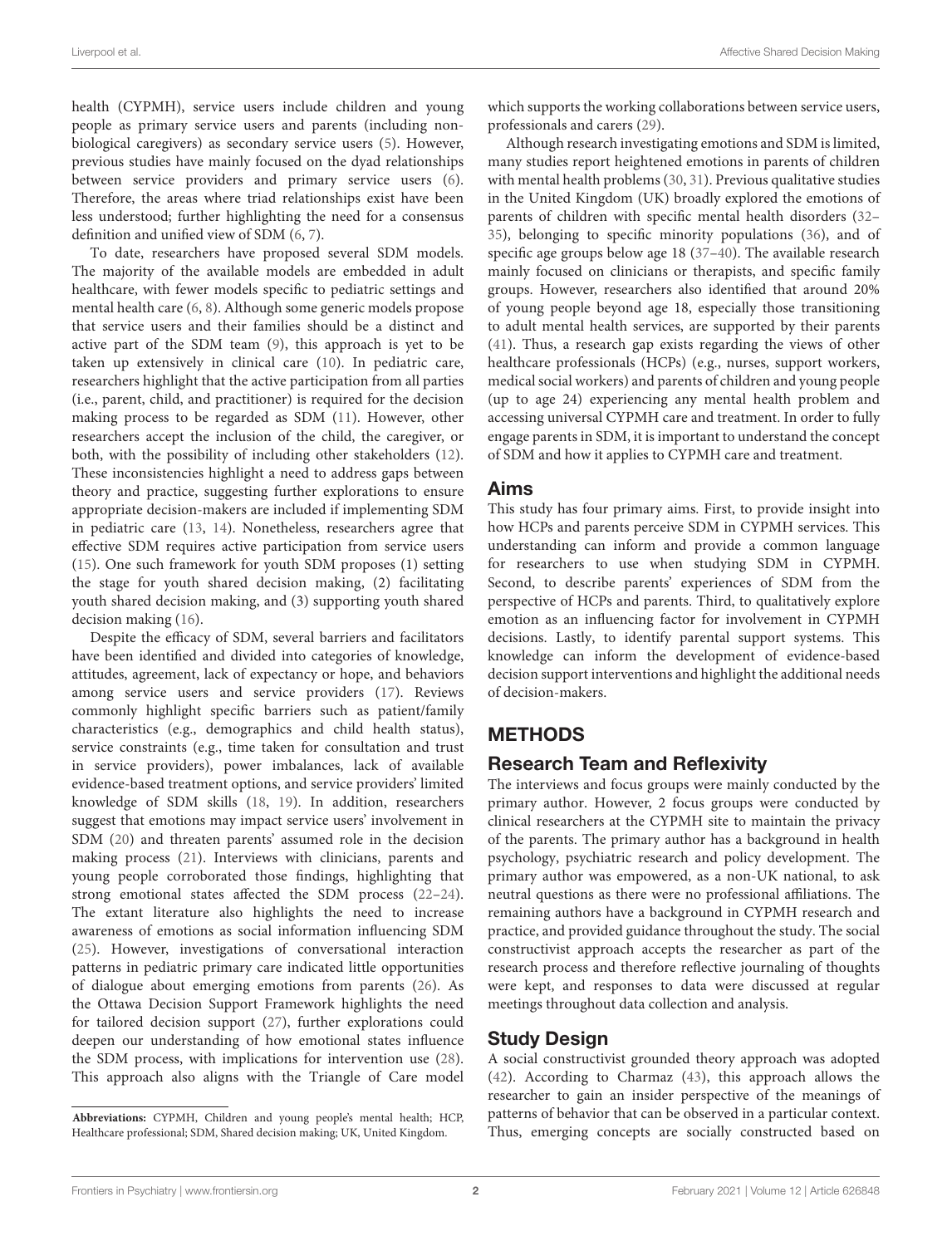descriptions of the participants' experience of SDM. A qualitative study design, analyzing data from semi-structured interviews and focus groups of parents and HCPs was considered suitable to explore their views (i.e., beliefs and attitudes) and experiences of SDM [\(44\)](#page-10-25).

## Study Settings

Participants were given the opportunity to choose between faceto-face interviews, phone interviews or in-person focus groups. Participants also had the opportunity to request the interviews be conducted at the CYPMH site or the university campus. These strategies were adopted to offer convenience and comfort and ensure privacy when conducting focus groups and interviews.

## Participant Identification and Selection

Parents were recruited from England in two strands: (1) as part of a feasibility and acceptability trial within the National Health Services [\(45\)](#page-10-26), and (2) through social media platforms or in-person advertising. Parents were eligible if they (1) had at least one child or young person (0–24 years) with a mental health problem, (2) were over the age of 18, (3) had no known diagnosed mental health problems and (4) had the ability to speak and understand English. The young person's cut-off age at 24 years was selected as it coincides with the United Nations categorization of youth and young people [\(46\)](#page-10-27).

Exclusion criteria were current involvement in any other research that had the potential to influence this study or if the child or young person was being treated under the Mental Health Act (1983). The Mental Health Act informs and influences how decisions are made for, with and about patients receiving mental health care in England. Parents were recruited through referrals from clinicians or self-referrals. Clinicians at the identified sites who participated in the feasibility trial relayed brief information about the study to the families, and parents who expressed interest were contacted by the site collaborator to be given further details about the study. After informed consent was obtained, the contact details of the parents were securely transferred to the research team. HCPs were also recruited as part of the feasibility trial. Information about the study was provided through presentations by the primary researcher at staff meetings. The site collaborators also identified and recruited HCPs. All staff working with families consisting of a child or young person experiencing mental health problems were eligible to be part of the study. Participants were contacted by email and/or phone call. If no answer was received, a reminder or follow up was sent a further 2 times, 1 week apart. If contact was unable to be made, participants were categorized as "unavailable."

## Data Collection

Interview sessions (i.e., focus group discussions or individual interviews) were conducted between October 2018 and October 2019. Before the interview sessions, participants were briefed and informed consent was taken. Semi-structured interviews with open-ended questions were conducted. Probes were designed and utilized to generate further explanation from the participants without "leading" the interviewee. Interview guides were informed by previous research [\(47\)](#page-10-28) and modified <span id="page-2-0"></span>TABLE 1 | Interview schedule.

| <b>Questions (Healthcare</b><br>professionals) | <b>Questions (Parents)</b>          |
|------------------------------------------------|-------------------------------------|
| What does SDM mean to you?                     | What does SDM mean to you?          |
| How do parents appear ( <i>i.e.</i> ,          | How do you feel (i.e., emotionally) |
| emotionally) when engaging in                  | when attempting to be part of       |
| SDM?                                           | SDM <sub>2</sub>                    |
| Is it important for parents to be              | Is being part of the SDM process    |
| part of the SDM process? Why?                  | important to you?                   |
| Where can parents access                       | Where do you access decision        |
| decision making support?                       | making support?                     |

and refined to meet the aims of the current study. Questions focused on participants' views and experiences of SDM and how parents' emotions influenced the process (see **[Table 1](#page-2-0)**). Interview schedules were used as a guide and there was freedom within the interview protocol to further explore some of the answers provided. The data were considered as saturated when the analysis did not produce any new concepts or further inform theory development [\(48\)](#page-10-29). Interview sessions were audiorecorded and transcribed verbatim.

## Sample Characteristics

Overall, data from  $N = 55$  participants were included in the study. Four focus groups were conducted,  $n = 2$  with parents and  $n = 2$  with HCPs. The mean duration of the focus groups was 41.5 min, with an average of five participants. Additionally, 33 interviews with a total of  $n = 19$  HCPs and  $n = 14$  parents were conducted. The mean duration of the interviews was 26.2 min.

## Parents

Fourteen parents were interviewed and 10 participated in the focus groups. Of the total number of parents, there were  $n =$ 22 mothers and  $n = 2$  fathers with a mean age of 44.88 (SD)  $= 6.76$ ) years. The majority of the parents identified as White British (95.83%) mothers, of girls (66.67%). The mean age of their children was 13.88 ( $SD = 2.8$ ) years and experienced a range of parent-reported mental health problems (see **[Table 2](#page-3-0)**).

## Healthcare Professionals

Nineteen HCPs were interviewed and 12 participated in the focus group discussions. HCPs represented a broad range of clinical expertise (e.g., Psychiatrist, Psychologist, Psychotherapist, Nurse, Occupational Therapist), worked with children and young people from ages 0 to 25 years in outpatient capacities and had an average of 7.54 (SD =  $6.24$ ) years of working experience (see **[Table 3](#page-3-1)**).

## Data Analysis

All transcripts were initially read in its entirety to obtain familiarity and an overall understanding of the contents. Interview transcripts were examined for more detailed descriptions of participants' views, and focus group discussions were examined for consensus or disagreement between participants. Data were analyzed using the thematic coding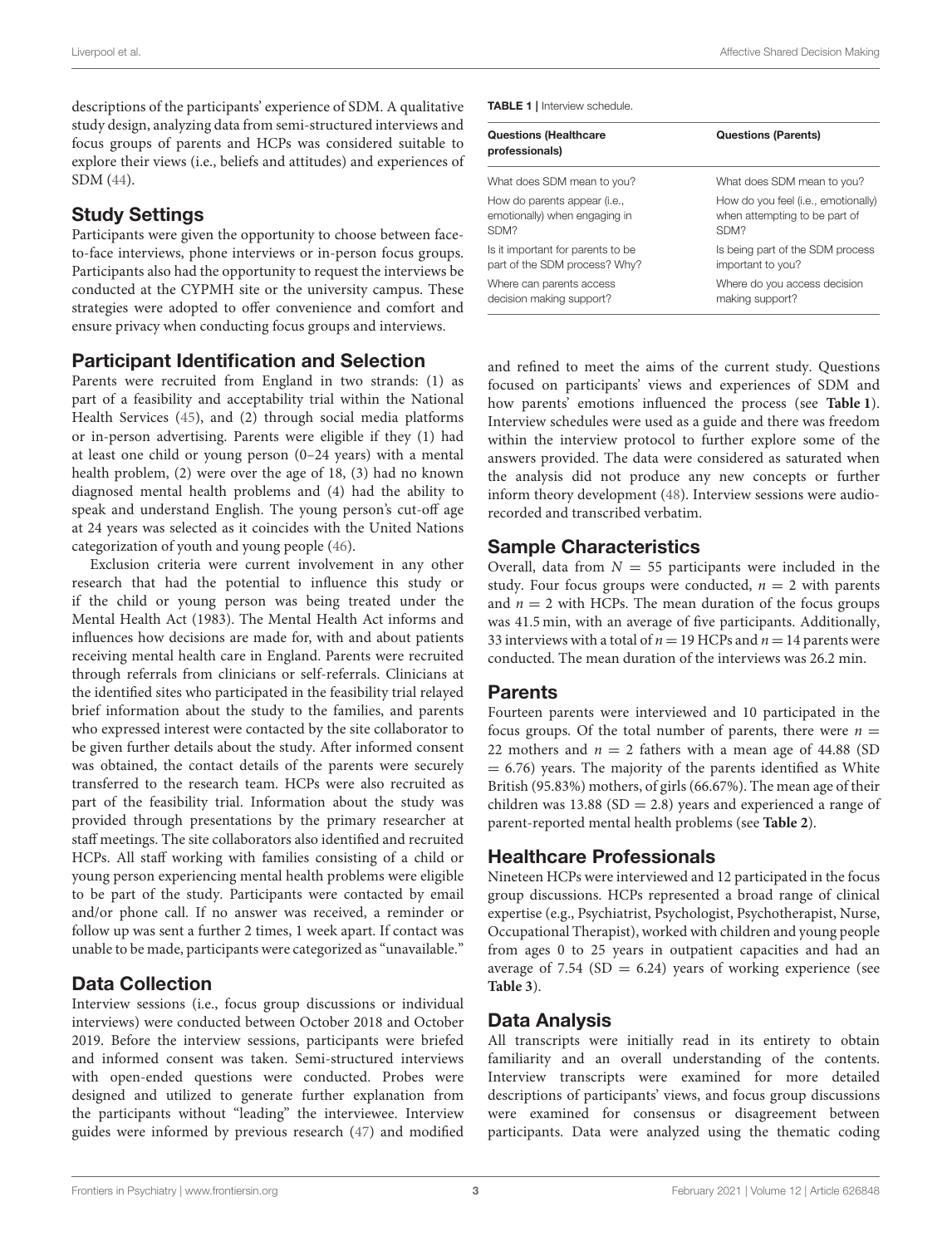Liverpool et al. Affective Shared Decision Making

<span id="page-3-0"></span>TABLE 2 | Characteristics of parents participating in interviews and focus group discussions.

| Variable                                                |              |             | Interviews ( $n = 14$ ) FGDs ( $n = 2$ ) Total sample ( $n = 24$ ) |
|---------------------------------------------------------|--------------|-------------|--------------------------------------------------------------------|
| Parent's age                                            |              |             |                                                                    |
| Mean (SD)                                               | 45.93 (6.12) | 43.4 (7.65) | 44.88 (6.76)                                                       |
| Range                                                   | $36 - 53$    | $31 - 54$   | $31 - 54$                                                          |
| Relationship to<br>child $n$ (%)                        |              |             |                                                                    |
| Mother                                                  | 14 (100)     | 8(80)       | 22 (91.67)                                                         |
| Father                                                  | 0(0)         | 2(20)       | 2(8.33)                                                            |
| Ethnicity $n$ (%)                                       |              |             |                                                                    |
| White                                                   | 14 (100)     | 9(90)       | 23 (95.83)                                                         |
| Other                                                   | O(0)         | 1(10)       | 1(4.17)                                                            |
| CYP's age                                               |              |             |                                                                    |
| Mean (SD)                                               | 14.36 (3.61) | 13.2 (0.63) | 13.88(2.8)                                                         |
| Range                                                   | $8 - 22$     | $13 - 14$   | $8 - 22$                                                           |
| CYP's gender n                                          |              |             |                                                                    |
| (%)                                                     |              |             |                                                                    |
| Male                                                    | 5(35.71)     | 2(20)       | 7(29.17)                                                           |
| Female                                                  | 9(64.29)     | 7(70)       | 16 (66.67)                                                         |
| Other                                                   | O(0)         | 1(10)       | 1(4.17)                                                            |
| <sup>a</sup> CYP's clinical<br>characteristics<br>n (%) |              |             |                                                                    |
| <sup>b</sup> ADHD                                       | 1(7.14)      | O(0)        | 1(4.17)                                                            |
| Anxiety                                                 | O(0)         | 4(40)       | 4(16.67)                                                           |
| CASD                                                    | 1(7.14)      | 0(0)        | 1(4.17)                                                            |
| Depression                                              | 2(14.29)     | 0(0)        | 2(8.33)                                                            |
| dPTSD                                                   | 1(7.14)      | 0(0)        | 1(4.17)                                                            |
| Comorbidities*                                          | 8(57.14)     | 0(0)        | 8 (33.33)                                                          |
| Undiagnosed**                                           | 1(7.14)      | 6(60)       | 7 (29.17)                                                          |
|                                                         |              |             |                                                                    |

\*Comorbidities included a subset of ADHD, Anxiety, ASD, Depression, self-harm, suicide attempt, psychosis, and Asperger's Syndrome.

\*\*Undiagnosed represented children experiencing psychosocial difficulties but were not yet diagnosed.

<sup>a</sup>Children or young people; <sup>b</sup>Attention Deficit and Hyperactivity Disorders; <sup>c</sup>Autism Spectrum Disorders; <sup>d</sup>Post-Traumatic Stress Disorders; SD, Standard deviation; FGD, Focus group discussion.

process outlined by Charmaz [\(43\)](#page-10-24). More specifically, an iterative process consisting of open, axial and theoretical coding using inductive and deductive concepts was adopted. The first step generated initial codes from open coding in which units of meanings were derived from line-by-line analysis followed by axial coding to integrate and differentiate among subcategories. An independent investigator reviewed three random transcripts and generated codes. Codes were compared and discussed before inclusion. Theoretical coding was then used to identify relationships among categories. Demographic data and anonymous transcripts were linked and coded in NVivo 11 [\(49\)](#page-10-30). Memos were written during the coding process to capture impressions and to facilitate interpretations.

## Ethical Approval and Trustworthiness

Ethical approvals were obtained from the London Surrey Research Ethics Committee (IRAS 236277) and University College London. The participants received both written and

<span id="page-3-1"></span>TABLE 3 | Characteristics of healthcare professionals participating in interviews and focus group discussions.

| Variable                                  | <b>Interviews</b><br>$(n = 19)$ | <sup>a</sup> FGDs<br>$(n = 2)$ | Total<br>sample<br>$(n = 31)$ |
|-------------------------------------------|---------------------------------|--------------------------------|-------------------------------|
| Occupation $n$ (%)                        |                                 |                                |                               |
| <b>Consultant Psychiatrist</b>            | 4(21.05)                        | 1(8.33)                        | 6 (19.35)                     |
| Psychologist/Psychotherapist              | 2(10.53)                        | 5(41.67)                       | 9(29.03)                      |
| <b>Nurse</b>                              | 2(10.53)                        | 4 (33.33)                      | 6 (19.35)                     |
| Other*                                    | 11 (57.89)                      | 2(16.67)                       | 10 (32.26)                    |
| Clinical expertise n (%)                  |                                 |                                |                               |
| Eating disorders                          | 2(10.53)                        | 0(0)                           | 2(6.45)                       |
| General**                                 | 17 (89.47)                      | 12 (100)                       | 29 (93.55)                    |
| Experience in CYPMHS <sup>b</sup> (years) |                                 |                                |                               |
| Mean (SD)                                 | 6.36(5.87)                      | 9.40(6.62)                     | 7.54 (6.24)                   |
| Range                                     | $0.58 - 20$                     | $2.25 - 20$                    | $0.25 - 22$                   |

\*Other—represents Psychiatry/Medical Registrar, Occupational Therapist, Social Worker, Support Worker and Team Manager.

\*\*General—working in general children and youth MH settings which includes, but not limited to, behavioral, attention deficit and autism spectrum disorders.

 $a<sup>a</sup>$  Focus group discussion;  $b<sup>b</sup>$  Children and young people's mental health services.

oral information about the study's purpose, confidentiality, voluntary participation and their right to terminate the interview at any point. Participants had access to this information at least 24 h before the interview sessions and were given the opportunity to ask any further questions before the start of the interview sessions. A relationship was established briefly with each interviewee before the interview. Reflective journaling of thoughts was kept, and responses to data were discussed throughout the study. At the point of analysis, weekly discussions occurred to explore emergent themes and achieve consensus. Additionally, member checking was done in the form of clarification probes throughout each interview to ensure the interviewer understood the information as the participant intended. The credibility was also enhanced by triangulation, collecting interview and focus group data from parents and HCPs who may have had different perspectives [\(50\)](#page-10-31). Findings were reported according to the recommended guidelines for qualitative research [\(51\)](#page-10-32).

## RESULTS

The findings were organized according to the key research questions for this study. Responses were presented as categories of themes and subthemes (see **[Table 4](#page-4-0)**). The following section highlights the themes and subthemes, reported using exemplary quotes with descriptive characteristics as labels.

## How Do Parents and HCPs Describe SDM in Current Practice?

#### A Somewhat Collaborative Process

Generally, participants (when referring to both HCPs and parents) expressed an overall understanding that SDM was the 'involvement" of key decision-makers in a process described as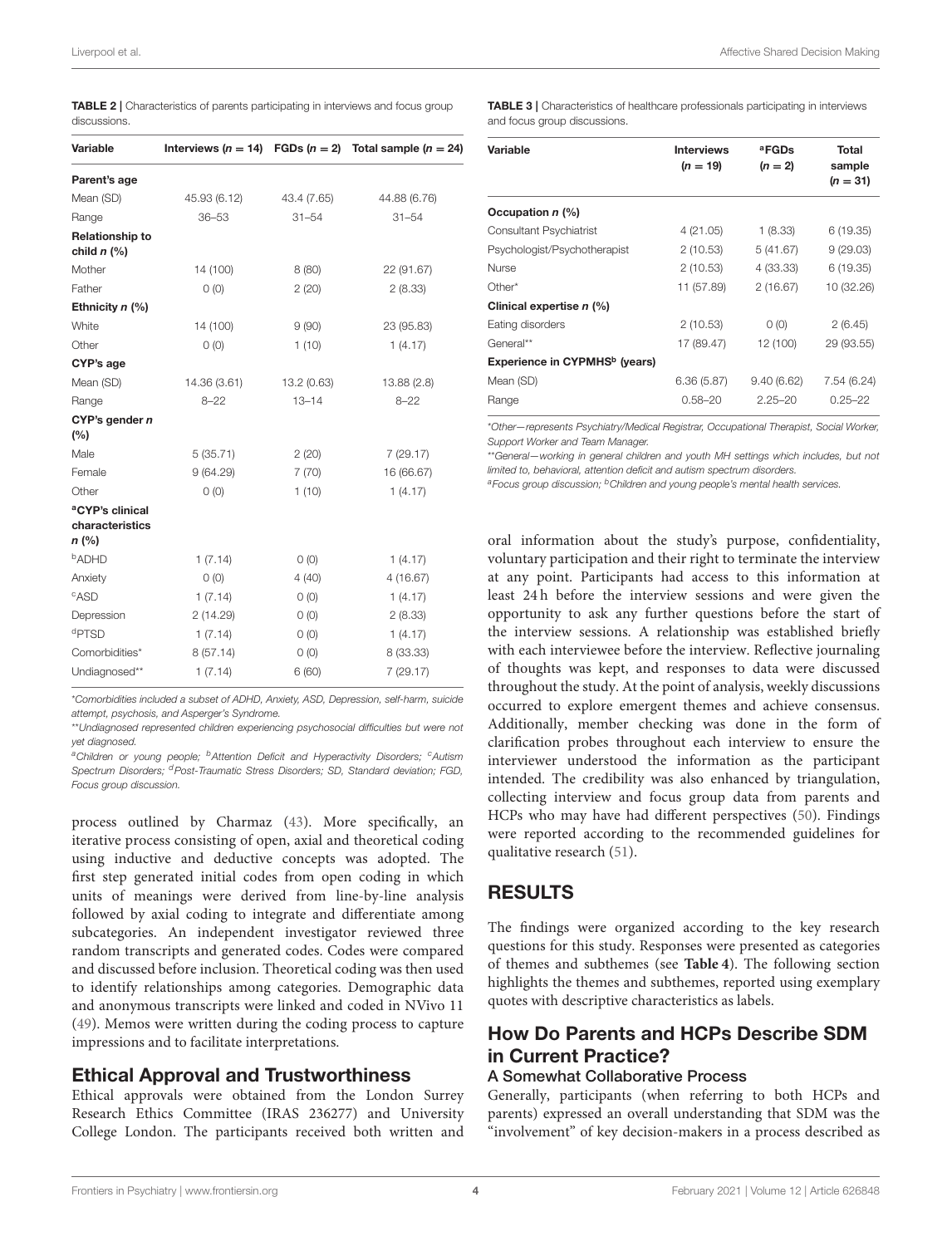<span id="page-4-0"></span>TABLE 4 | Summary of how the qualitative findings address the research questions.

| <b>Research question</b>                                                                                                         | Categories of themes and<br>subthemes                                                                                          |
|----------------------------------------------------------------------------------------------------------------------------------|--------------------------------------------------------------------------------------------------------------------------------|
| How do parents and healthcare professionals<br>describe SDM in current practice?                                                 | <b>Views and experiences</b><br>A somewhat<br>collaborative process<br>Positive experiences<br>Negative experiences            |
| What are parents' and healthcare<br>professionals' views on the emotional<br>experience of being involved in CYPMH<br>decisions? | Parents' emotional state<br>Positive emotions<br>Negative emotions<br>Mixed emotions                                           |
| How do parents' emotional experiences<br>impact on their involvement in the<br>decision-making?                                  | <b>Emotional influence</b><br>Facilitator or barrier                                                                           |
| Where do parents access decision-making<br>support?                                                                              | <b>Support systems</b><br>Family's support network<br>External agencies<br>Online resources<br>CYPMH site's internal resources |

"collaborating," "exchanging information" or "working together" to identify a care or treatment plan that was in the "best interest of the child." Most participants were familiar with the concept and those who were unfamiliar were able to draw from their personal, lived experiences to describe SDM.

For me, I suppose shared decision making means some joined up thinking between clinicians, parents and young people if they're of an age where they can contribute and make their wishes known and their voices heard. (HCP, 13 years of experience) Oh, it means sitting down together, discussing things, listening and then coming up with a plan. (Parent#1 of a 17-year-old)

Some participants expressed that the extent to which each decision-maker participated in SDM varied. The age and capacity of the child or young person and the nature of the decision were key factors to determine inclusion.

Erm.. Well depends on the sensitivity and age of the child because there are some things that I discuss, and I am not ok for my son to be around. (Parent of a 10-year-old)

Her dad would sometimes be part of it as well, but not all the time. So, it would be me alone or two or three of us and the clinician. (Parent of an 11-year-old)

Some participants also expressed that levels of involvement in SDM influenced who made the "final" decision. This suggested that at least one of the key decision-makers remains with the "final" decision making power. However, participants reported that the "final" decision generally occurred after the exchange of information and ideas. In some instances, it meant that a subset of the decision-makers was involved in the "final decision."

Umm. I think it has been a mutual sort of everyone throwing ideas into the pot and then we kinda come up with a plan. The final decision is my daughters. (Parent#2 of a 17-year-old)

But it's not my decision, but I provide information so that they [parent and child] can make a decision. (HCP, 6.5 years of experience)

Despite the child or young person's age, participants generally expressed that it was important to include parents in the SDM process. Parents and HCPs stressed the importance of parents "being in the loop" and the impact on treatment outcome. However, it appeared that levels of involvement from parents also varied.

Not necessarily involved but informed is probably a better way to put it. Just to be informed as to what they were covering. Maybe what they'd advised her to try and do over the week. That kind of thing just to be more informed, I think. (Parent#1 of a 16-year old) One, it gives the child a sense of they're not doing it alone, they've got somebody to go to who is informed and understands where they're going and what they've been through. If they're [parents] not involved, they [child] often feel very alone and in my experience, there's a lot of worse outcomes when the child is feeling alone. (HCP, 4 years of experience)

#### Positive Experiences of SDM

When SDM, as understood by the participants, occurred, it was mainly described as a positive experience. HCPs expressed the usefulness of SDM and how it helped facilitate the care and treatment process. They also valued the child's input and described it as very positive.

There are many occasions when a parent will not want a particular intervention. And the child is saying, "Actually, I think I do." And the parent will support that child, even though they don't necessarily agree with it, which is heart-warming in a sense that they're giving the child the opportunity to express their own wishes. (HCP, 6.5 years of experience)

Personally I find it very useful because if you get the young person, the parents and clinicians all get together to target the same goal then I find it more successful, it's more likely the intervention works. (HCP, 1.5 years of experience)

Parents also found the experience of SDM very helpful. Some parents reported that this "shared" decision making also occurred outside of the medical encounter and was practiced within the family network. Therefore, experiencing SDM at CYPMH clinics was viewed as empowering and supported what one parent described as "interfamilial" decision making.

I think it's quite helpful. I think it's something that we generally did as a family anyway before my child became unwell in autumn last year. But I think we had, I don't know, lost the skill of that maybe by what had happened. And, so, it's been quite helpful and quite empowering and helpful that CAMHS have helped us to re-establish that, really. (Parent#2 of a 16-year-old)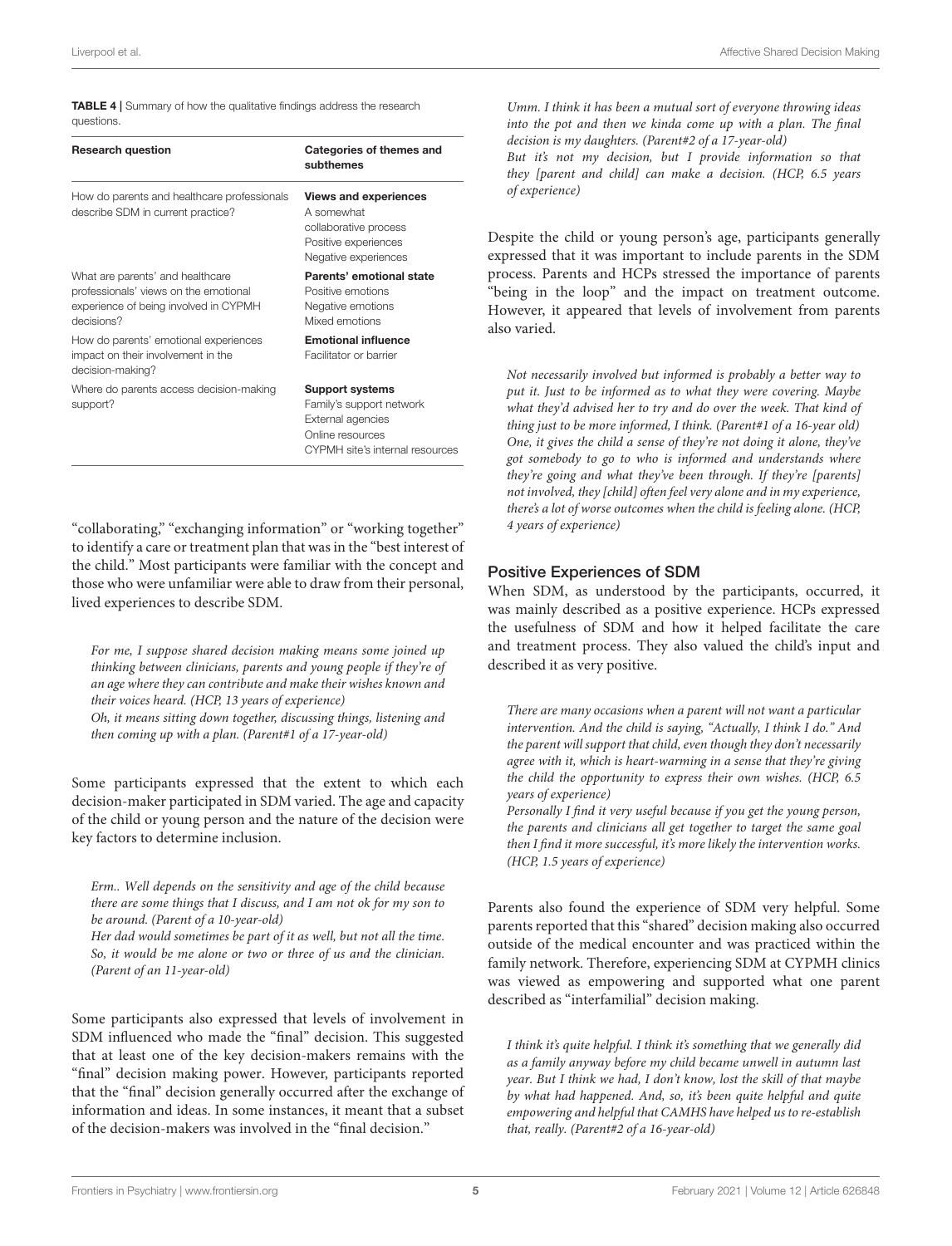#### Negative Experiences of SDM

There were more references made to negative experiences of not successfully achieving SDM on many occasions. It was expressed that the lack of available resources limited options and therefore, acted as a barrier to SDM. Shared decision making was viewed as appropriate when more than one choice was available. This was challenging for services, as service users were sometimes aware of additional resources that were not currently being offered by the clinics they attended, resulting in further disagreements. Similarly, disagreements existed between the parent and the child or young person on various topics (e.g., reasons for accessing service). HCPs expressed difficulty to manage these disagreements especially if the parents were not actively engaged. However, some parents felt that they were unable to provide input as they were unaware of the options.

Sometimes you just don't have any idea of what all this means, how do I know which would work and which would hurt her even more. I don't even know where to start or what's available (Parent of a 13-year-old)

. . . there may not be much of a lay understanding about mental health within a family. So, when it comes to asking them what they think or what they might want etc., they really have no idea because they've not come across anything like mental health with their child or with any of their family members either. So, they really do then say, "Whatever you think is best, doctor." So, I think that, obviously, makes shared decision making very hard. (HCP, 2.5 years of experience)

## What Are Parents' and HCPs' Views on the Parents' Emotional Experience of Being Involved in CYPMH Decisions?

Parents identified a broad range of positive and negative emotional experiences. Similarly, HCPs described a broad range of emotions observed in the parents they encountered in routine care. These emotions (e.g., anger, stress, frustration, relief) were described on a spectrum.

Well, it can be a massive range; some are relieved, some are frustrated, some maybe angry, some are just really grateful that they're being seen. It just goes from one extreme to the other. It depends on the person and from the family of the young person's personal experience of being in the service. (HCP, 20 years of experience)

It always makes me feel quite anxious. Because I know that it makes my daughter then quite anxious and upset. She doesn't like talking about her problems. But it also makes me feel like I'm relieving something. (Parent of a 9-year-old)

#### Positive Emotions

Participants described positive emotions arising after a challenging period. Some parents described feeling a sense of relief of finally receiving a diagnosis or finally getting seen at CYPMH clinics. Additionally, after seeing their child "struggle" with mental health difficulties, parents expressed joy in seeing a positive outcome from treatment decisions or being able to share the burden.

It is more a sense of relief and being a bit more hopeful by the time they finish the session. (HCP, 10 years of experience)

. . . after I understood what he is going through, or what I can do to help him, it became much, much less stressful. And in general, I am very happy with him and I don't have much stress anymore. (Parent#1 of a 14-year-old)

#### Negative Emotions

On the other end of the spectrum, parents experienced emotions such as anxiety, worry, anger, frustration and fear. These feelings were also reported as being observed by HCPs in most cases, and participants reported that these emotions varied among families and situations.

I see a lot of frustration. Sometimes a lot of anger from the young people's families about the time that they've had to wait for specific treatments. (HCP, 1 year of experience)

I thought the world had stopped. This came like a bolt out of the blue, and for the first two days I didn't know what had hit me. I was absolutely shell shocked. (Parent#2 of a 14-year-old)

#### Mixed Emotions

Parents also described emotions as co-occurring or described having "mixed" feelings. Parents reported having to focus on the outcome of the decision and therefore, despite experiencing negative emotions, they felt a need to be involved. This conflict within themselves resulted in positive and negative feelings cooccurring. To illustrate, one parent stated,

Erm. Very mixed emotions. I mean you would rather not be in those decisions at all. But when you are in that situation, I am glad that she wants me there, I am glad that she wants me to support her and I am very glad that I have some idea of what is going on so I can support her more effectively. Umm I mean all of us are highly anxious. The anxiety of worrying about the wellbeing of my child. You got the anxiety at the initial sessions of what are these people thinking of you. There are lots of lots of feelings to be anxious but you manage it because you have to. (Parent#1 of a 17-year-old)

## How Parents' Emotional Experiences Impact Their Involvement in the SDM Process?

#### Facilitator or Barrier

Participants expressed that emotions generally influenced parents' involvement in care and treatment decisions. In some instances, they described the reverse also occurred where the involvement also affected the parents' emotional state. They expressed that both negative and positive emotions influenced involvement. More expectedly, negative emotional states resulted in parents not being actively involved in SDM and positive emotions encouraged involvement. Participants highlighted that in some instances, the negative emotions appeared to complicate the SDM process as it made it difficult to participate even if they wanted to. However, participants also expressed that negative emotions made some parents more "forceful" suggesting a form of over-involvement. Similarly, some positive emotions, like when parents were comfortable or fully trusting of the HCPs,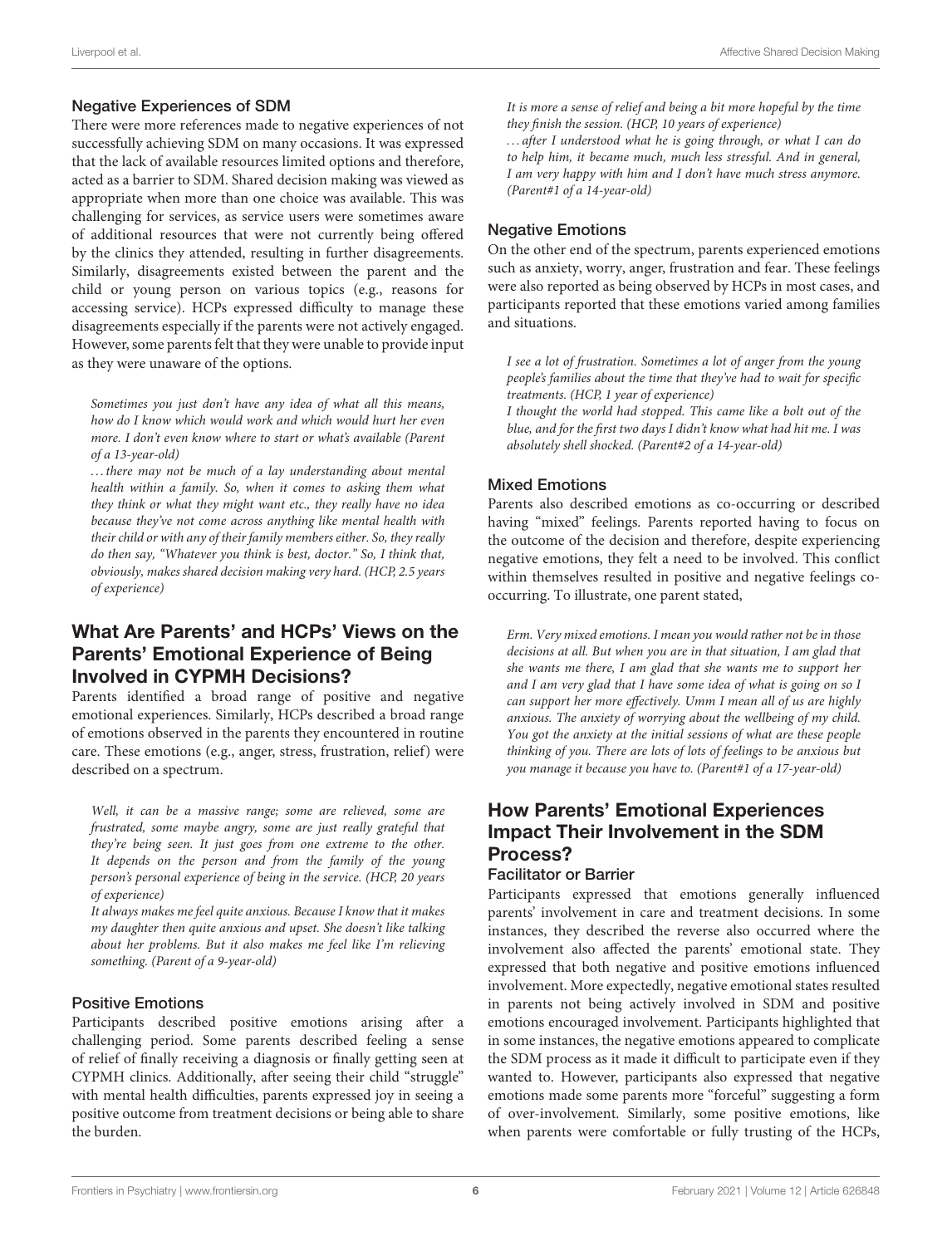they decided to be less involved. Other emotions such as relief, content, satisfaction and hope had a more positive impact on the SDM process and appeared to encourage parents to be actively involved.

If you're [parents] anxious and distressed, the anxiety may want you to kind of take full control and therefore, you're [parents] going to want to be more involved. But it might make them [parents] back off, so they might not want to be involved. However, if they've got that feeling of hope, because they think that they're in a position where I'm [HCP] talking like I know what I'm on about, then they may think, 'All right, the doctor knows; I don't need to be so involved.' (HCP, 2.5 years of experience)

It was a very difficult and very stressful time. I think I was pretty passive at that time, yes. I wanted other people to tell us what was the right way to go to make life better for my daughter. Yeah. (Parent#1 of a 16-year-old)

## Where Do Parents Access Support?

Participants reported accessing various sources of support during decision making periods. Parents generally appreciated contact with and support from the family's own support network, external agencies, the CYPMH site and online services. Emotional support and knowledge support appeared to almost be used interchangeably. Although, family members and friends offered emotional support, in some instances, parents relied on their decision making input. Strategies that were described as "helpful" or "useful" varied in the participants' responses. The majority of HCPs referred parents to more than one resource, and many parents reported accessing multiple sources of support.

#### Families' Own Support Network

The support the parents needed and received from others varied between parents, over time and decision type. Many received support from family members, friends, and other parents. In some instances, parents received support from extended family members, e.g., grandmothers. In other instances, they described relying on support only between parent (s) and child.

Obviously, my husband. He's always my first port of call really with things like that. And then outside of that, friends and family. (Parent#2 of a 16-year-old) Just my wife. (Parent of 12-year-old)

#### External Agencies

Parents reported accessing charities and other services for support. This was both practical (e.g., financial, information) and instrumental (e.g., seeking advice from persons with similar experiences). HCPs also reported referring parents to known charities and other support services.

We often refer them to the Early Help Hub, but they're kind of like a signposting service and they can access family therapy and family support workers. That's something I've done a couple of times recently. (HCP, 4 years of experiences)

#### Online Resources

The majority of HCPs reported signposting parents to online resources from "trustworthy" sources. There were some concerns from HCPs about parents using "Dr. Google" and encountering inaccurate or worrying information. However, parents admitted to using a wide variety of online websites and resources to gather information.

I use a few websites that are useful. I can always just use the internet and if I put in the right thing to search, I get a bit of information. (Parent of an 11-year-old)

#### CYPMH Site's Internal Resources

Generally, the CYPMH site was seen as a vital resource. Although some parents described the help as being solely for the children and young people, parents appreciated this as they felt happy knowing their child was being seen. However, HCPs reported having to spend time responding to parents' concerns outside of appointments. Interventions offered by the CYPMH services were limited but included interventions such as information outlets, signposting, parent groups and family therapy. When reporting family therapy and parent groups as sources of support, parents described shortcomings such as long waiting times and lack of time to attend group sessions.

That's probably the one downside is that my husband and my daughter are both on the list for family therapy, but the waiting list is so long I don't know when that's going to happen. (Parent#3 of a 16-year-old)

But on paper, we have family therapy, but it's pretty hard to get because of the waiting list. I think we have maybe one or two teams in our service that I'm aware of. But again, not enough service in my locality. (HCP, 4 years of experience)

## Summary of the Findings and Interviewer's Reflection

An overall concept suggesting that parents are "expected to, but not always able to" engage in SDM encapsulates the findings. Themes and subthemes described: (1) views and experiences of SDM, (2) parents' emotional states, (3) the influence of emotions on SDM and (4) support systems accessed. The overarching themes were organized into a conceptual framework illustrating an evidence-informed affective-appraisal model of SDM (see **[Figure 1](#page-7-0)**) in CYPMH. The figure depicts the key decision making actors and influencing factors. The affective-appraisal approach to SDM recognizes that affect and appraisal interact in shaping the SDM process, influencing each other in a circular way where the decision may elicit the emotional reaction, that in turn influences the SDM process, that again may influence a change in the emotional reaction. The findings suggest that adequately supporting parents can activate them to engage in high quality SDM. In this way, emotional support would allow the identification of parents' values and needs associated with SDM, thus enriching the SDM experience.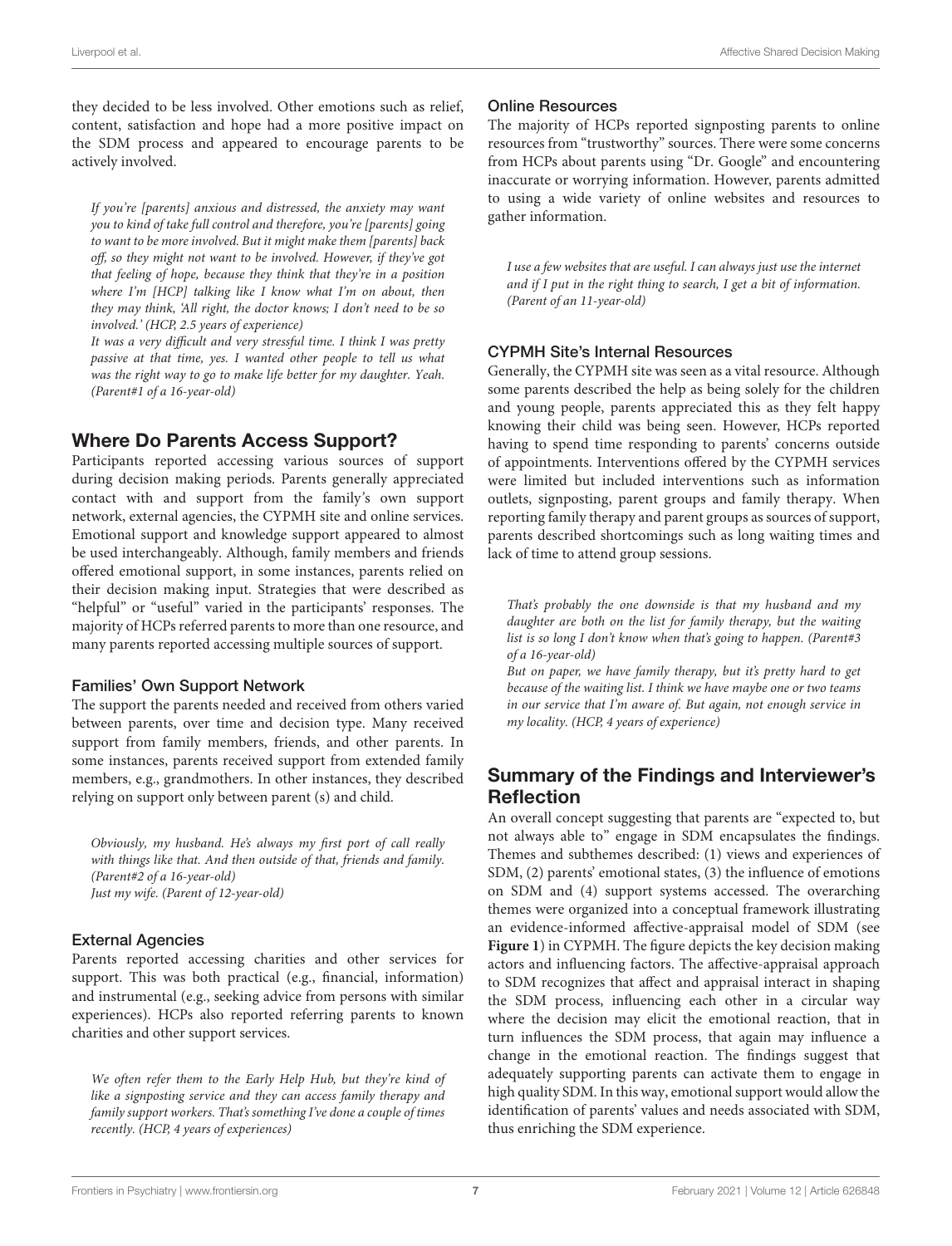

## <span id="page-7-0"></span>**DISCUSSION**

This study provided insight into the experiences of parents involved in CYPMH care and treatment decisions from the perspective of both HCPs and parents. The overarching concept illuminated the affective-appraisal approach framework to SDM that revolved around an interactive parent, child and HCP SDM process. In line with existing evidence, the appraisal process referred to ongoing value-based judgments linking emotion and cognition occurring before, during and after SDM. The current findings also agree with other researchers highlighting emotions as an influential factor to SDM [\(25\)](#page-10-10). It was also observed that the circular framework replicated the triangular configuration in previous studies that emphasizes the dual role of parents as both services users and caregivers of their children [\(26\)](#page-10-11). This study adds that decision maker's views and emotional experiences of SDM and access to key support systems appear to be essential to SDM in CYPMH settings.

The understanding of SDM from parents and HCPs also aligns with the extant literature on definitions of SDM as a collaborative process between service users and service providers [\(1,](#page-9-0) [7\)](#page-9-5). However, our findings confirm the uniqueness of the triad in CYPMH decision making and may disagree with other researchers. Although Park and Cho [\(11\)](#page-9-9) suggested that parents, children and HCPs should be involved for the process to be referred to as SDM, the current findings indicate that not all decisions makers need to be actively involved at all times for SDM to occur. Instead the current findings align with other researchers [\(12\)](#page-9-10) and further highlights that the levels of participation in SDM may vary in different aspects of the process depending on the legal context, capacity, experience and

expertise of the participants and type of decision. Therefore, further investigations are needed to identify if existing SDM measurements are accurately capturing the levels of involvement taking into account the "informed" vs. "involved" approach to SDM in CYPMH settings. This study also confirms there may be a lack of knowledge on SDM involving caregivers, especially when the primary service user is a child or young person [\(5,](#page-9-3) [15\)](#page-10-1). Existing models discuss "shared decisions" which were not clear in the current findings as some participants stated that there exists a "final" decision-maker (s) at the end of the SDM process. This understanding suggested that the "final" decision may not be viewed as the end product of the SDM process, but further steps such as agreeing on the final decision (outcome) could be explored and may be unique to the field of child health. Having HCPs and parents explicitly agreeing with a child's or young person's choice of treatment may be empowering. This study also adds to the youth SDM framework [\(16\)](#page-10-2) by highlighting the importance of identifying parents' and children's preferences for involvement when setting the stage for SDM, and capacity when facilitating SDM. The findings also build on that of Crickard et al. [\(16\)](#page-10-2) by identifying specific sources of information for supporting youth SDM.

This study also extends on what is already known about the "emotional roller coaster" that parents of children with mental health difficulties experience [\(30,](#page-10-15) [31\)](#page-10-16), suggesting implications for an effective SDM process. Although the current findings align with previous research identifying parents' emotions as a possible influencing factor to the SDM process [\(22,](#page-10-8) [24\)](#page-10-9); the current findings, build on this knowledge by identifying positive, negative and mixed emotions as barriers or facilitators. Further to this, the current findings suggest a two-way direction that emotions may be influencing parents' involvement in SDM and vice versa. This supports theories in the cognitive literature around decision making and emotions highlighting that health decision making is challenging during emotional periods [\(52\)](#page-10-33). Similarly, decision making under stressful conditions was proven to be difficult for parents in both quantitative and qualitative studies [\(53,](#page-10-34) [54\)](#page-10-35). However, some parents in this study expressed having to "get on with it" despite their own personal feelings. This raises further questions around active and effective involvement. In that light, the current findings support previous research highlighting the expectation that parents are to be involved in the SDM process despite their emotional states [\(26\)](#page-10-11). As a result, policy-makers, researchers, practitioners and families should work together to develop and promote support mechanisms that are suitable and effective in this population. Nonetheless, it is not yet clear why emotional states vary among different populations and at different times and therefore, future studies could further explore this phenomenon.

This study also highlighted that parents relied on additional support from service providers, and therefore, HCPs had to invest time to offer the necessary support to parents. CYPMH services mainly provide services for children and young people, and limited resources are available within services to support parents [\(41\)](#page-10-22). Therefore, having interventions that can be used outside of regular appointments can impact both HCPs and parents. Many HCPs reported signposting parents to external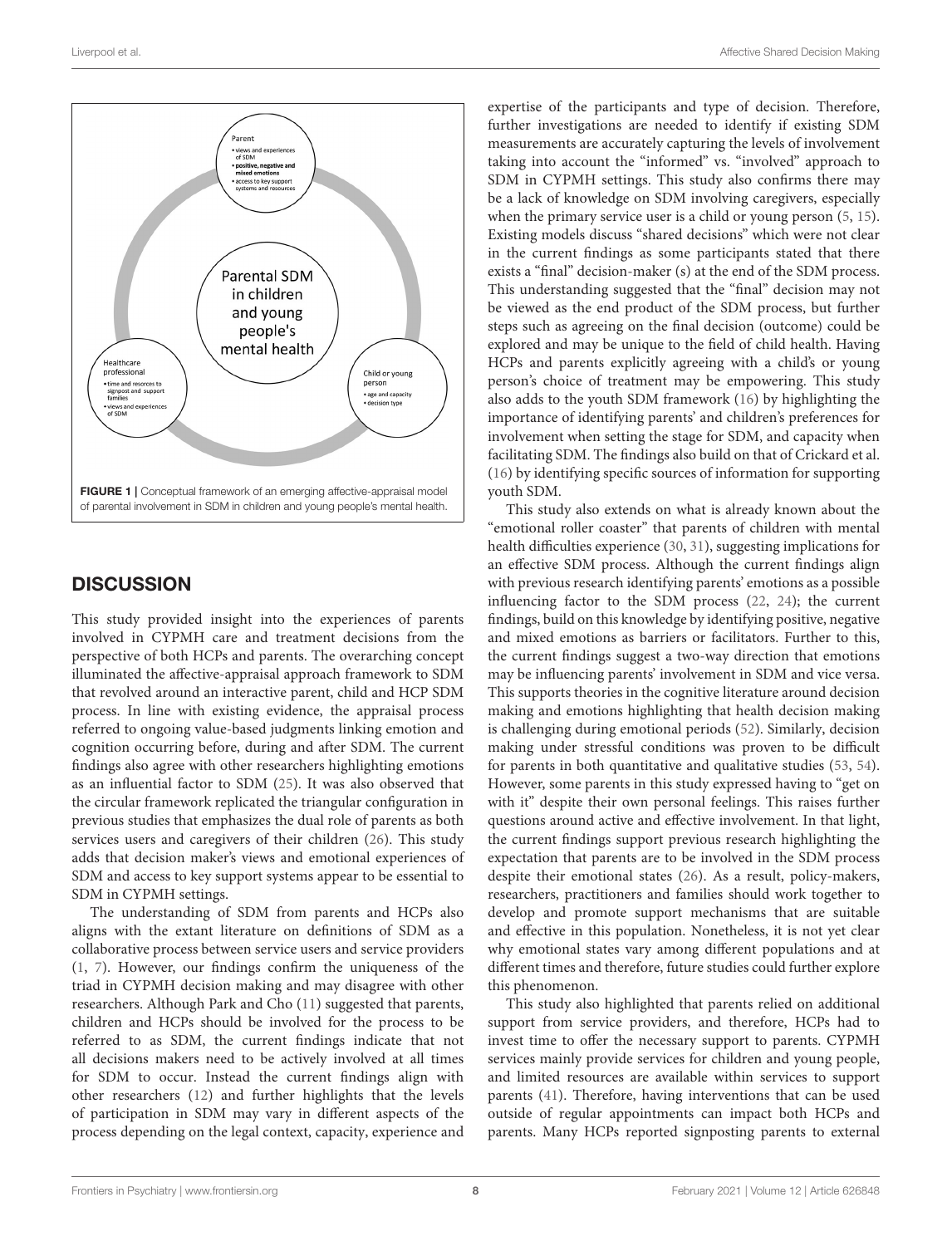agencies and websites, and parents themselves reported accessing charities and online services. The latter is in line with the help-seeking literature that suggests carers are increasingly seeking information from online resources [\(55,](#page-11-0) [56\)](#page-11-1) and further highlights the relative importance as expressed by both HCPs and parents. Therefore, policy-makers and practitioners should take note as poor quality information may exist online and some external agencies may not follow appropriate ethical and practice guidelines [\(57\)](#page-11-2). An exploration and standardization of the role the internet and external agencies play in providing information or added emotional support to parents are warranted so services can harness these resources as tools.

## Relevance to Clinical Practice and Policy

An efficient SDM process may help minimize frustrations and anxiety around care and treatment options. Although, HCPs and parents expressed positive experiences when involved in SDM, the perspectives of children and young people are critical before recommendations are made about who should be involved in the SDM process. Therefore, this study also highlighted that the triad should explore each other's preference for the level of involvement considering "informed" vs. "actively involved." This approach can help further minimize the burden and anxieties parents face when being the sole decision-maker [\(53\)](#page-10-34). If parents are able to share this responsibility in a "trusting" relationship while feeling listened to, this may positively influence the SDM process. Additionally, encouraging a wider partnership with schools and organizations can help support the SDM process by providing families with both information and emotional support.

The findings of this study could further inform the Triangle of Care model by highlighting the lack of or limited support for parents accessing CYPMH services. Although the child is viewed as the primary service user, the importance of parent involvement in the decision making was crucial for successful care and treatment. Therefore, increasing the time spent per client may allow time for HCPs to include and involve parents in the care and treatment plans, depending on the age and capacity of the child. Alternatively, implementing additional programs to support parents throughout crucial decision making time points may help improve experiences of SDM. Whilst this may be useful, HCPs and community services will need to be kept upto-date with available resources. Lastly, it was noted that parents often access charities and other services outside of CYPMH services to receive the necessary support. Therefore, it would be recommended that policy guidelines are in place to provide a bridge between the community and CYPMH services to ensure consistency, competence and ethics are maintained.

## Future Directions

The affective-appraisal approach to SDM model provides a preliminary framework for future works. Therefore, the proposed framework is subject to further revisions and adaptations. First, it is critical to add the voices of children and young people to those of the parents and HCPs obtained in this study to provide an accurate perspective of SDM and the influence of emotions in CYPMH services. Second, a consultation exercise with SDM experts will be beneficial to further enrich our current understanding and interpretations. Third, although it may be challenging, it is important to empirically test the model, specifically controlling for sources of emotions (e.g., receiving a diagnosis).

It is also important to carry out program and intervention evaluations to identify and evaluate currently existing SDM support tools to identify which resources are most beneficial. The theory of "parents being expected to, but not always able to" be involved in CYPMH care and treatment decisions suggests that it would be of great value to continue to develop and implement SDM interventions to promote collaborative decision making. As the theory's transferability is strengthened by this study, the theory can be the basis for intervention development and future research. Therefore, adopting an affective-appraisal approach to SDM may help inform interventions and support families that are in need of additional support. Finally, a quantitative exploration informed by the grounded theory identified in this study may help develop inferences around group differences. This is especially important to ensure traditionally underserved and underrepresented families are targeted.

## Strengths and Limitations

This study included a large sample size allowing for the attainment of data saturation. This study also highlighted the views and experiences of parents of children of varying ages and experiencing a range of mental health problems. In addition, HCPs with a variation in clinical backgrounds were involved in this study, allowing for a much broader understanding of the field, as well as increasing prospects for the transferability of the findings. Another strength included the approach to explicitly consider emotion (or affect) and SDM, as well as the specific focus within services for children and young people. However, this study is not devoid of limitations. First, the majority of the sample ( $n = 51$ ) was recruited through referrals from various CYPMH sites as part of a larger feasibility trial and therefore the researcher had limited control over who were invited and recruited into the study. It is possible that parents and HCPs who are more inclined to be involved in SDM may have expressed interest and therefore biased the study sample. However, high levels of involvement with SDM may have increased and maintained active discussion in the interview sessions. Second, the participants' characteristics were not matched to their contributions for the purpose of examining any potential variability among the participants. Similarly no major comparisons were made between participants' views on SDM and their actual experiences of SDM for the purpose of analysis. Therefore, experiences of SDM may be specific to the majority sample (i.e., White British mothers of adolescent girls) and caution should be taken when interpreting and deriving implications from these findings. This could be viewed as a major limitation if attempts are made to generalize the findings to other groups, as the experiences of parents may differ depending on the child's age and gender. Nonetheless, some variety may have existed in terms of child's symptoms, parent's age and HCP's experience that reflected multiple perspectives and a multidisciplinary view on SDM. Although the methods adopted was in line with the social constructivism approach promoting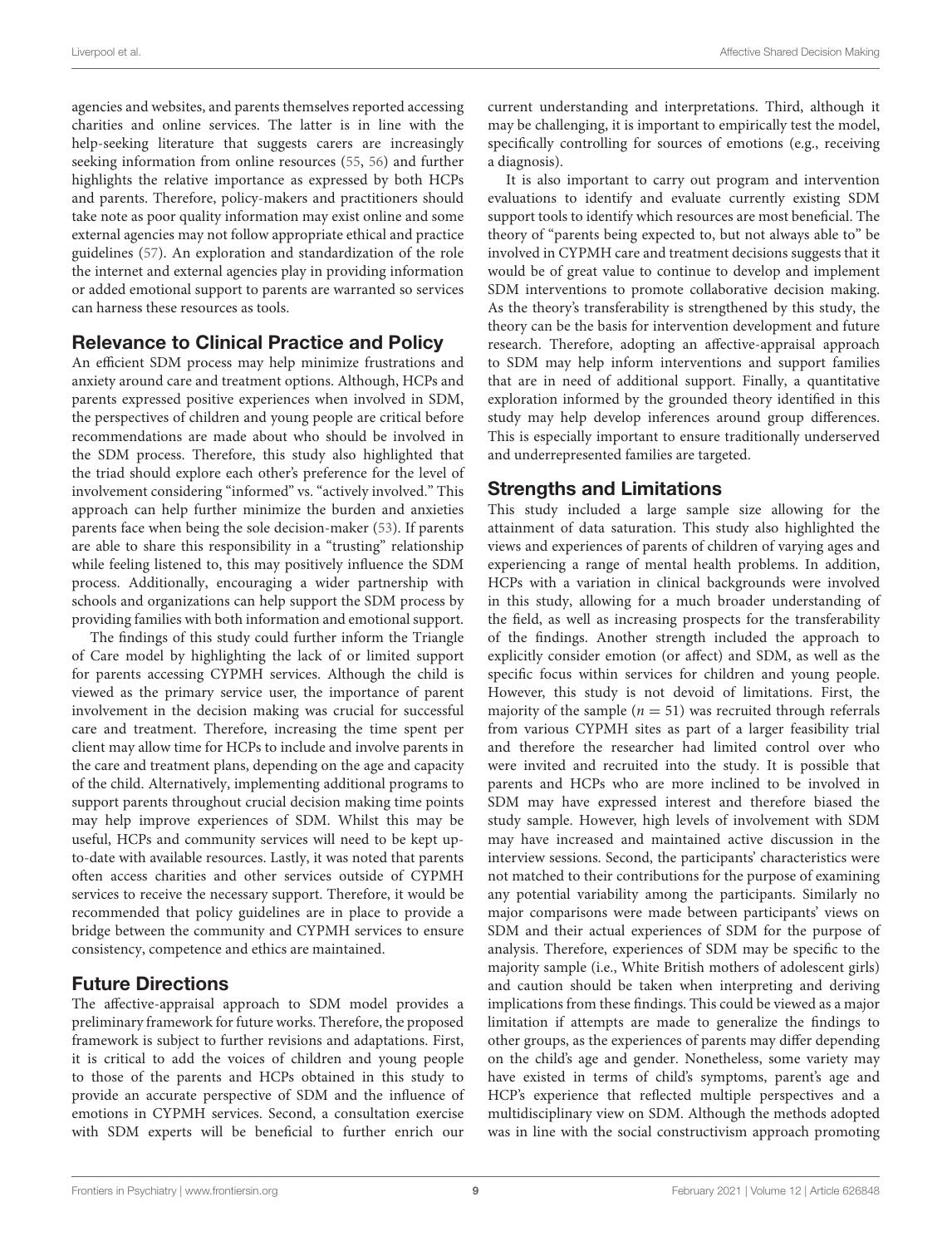the infusion of understandings through social interaction, the current study acknowledges that the emotional state of HCPs and young service users were not reflected in the analysis. This limits the extent of interpretations as to how much parental emotions could have been influenced by others. In addition, participants were asked to discuss their experiences of SDM in CYPMH services. Due to the slight variations in how the participants defined SDM and the subjective nature of the question, participants may have selected to express their first or most recent recall of SDM, therefore neglecting other instances of SDM or lack thereof. Lastly, the perspectives of children and young people were not captured in this study, and therefore limits the extent which our findings can be readily incorporated.

## **CONCLUSION**

Previous research findings indicate that the involvement of parents in CYPMH is linked to better health outcomes. Although SDM is recognized as a person-centered approach for quality healthcare, this current study suggests that levels of involvement in SDM may vary and parents experience a spectrum of emotions that may influence their participation in SDM. Therefore, the importance of the SDM process in CYPMH cannot be underestimated, and SDM should continue to be assessed and supported. In particular, an affectiveappraisal approach to SDM may be needed to adequately support parents. Future studies should continue to investigate this phenomenon.

## DATA AVAILABILITY STATEMENT

The datasets generated in this article are not readily available because The data contains confidential information about the

#### **REFERENCES**

- <span id="page-9-0"></span>1. Charles C, Gafni A, Whelan T. Decision-making in the physician–patient encounter: revisiting the shared treatment decision-making model. Soc Sci Med. (1999) 49:651–61. doi: [10.1016/s0277-9536\(99\)00145-8](https://doi.org/10.1016/s0277-9536(99)00145-8)
- <span id="page-9-1"></span>2. Edbrooke-Childs J, Jacob J, Argent R, Patalay P, Deighton J, Wolpert M. The relationship between child- and parent-reported shared decision making and child-, parent-, and clinician-reported treatment outcome in routinely collected child mental health services data. Clin Child Psychol Psychiatry. (2015) 21:324–38. doi: [10.1177/1359104515591226](https://doi.org/10.1177/1359104515591226)
- 3. National Institute for Health and Care Excellence. Shared Decision Making. (2019). Available online at: [https://www.nice.org.uk/about/what-we-do/](https://www.nice.org.uk/about/what-we-do/our-programmes/nice-guidance/nice-guidelines/shared-decision-making) [our-programmes/nice-guidance/nice-guidelines/shared-decision-making](https://www.nice.org.uk/about/what-we-do/our-programmes/nice-guidance/nice-guidelines/shared-decision-making) (accessed January 10, 2021).
- <span id="page-9-2"></span>4. Wolpert M, Hoffman J, Abrines N, Feltham A, Baird L, Law D, et al. Closing the gap through changing relationships. Final Report for Closing the Gap Through Changing Relationships. The Health Foundation (2012). Available online at: [https://www.health.org.uk/sites/default/files/](https://www.health.org.uk/sites/default/files/SharedDecisionMakingCAMHS_report.pdf) [SharedDecisionMakingCAMHS\\_report.pdf](https://www.health.org.uk/sites/default/files/SharedDecisionMakingCAMHS_report.pdf) (accessed January 10, 2021).
- <span id="page-9-3"></span>5. Gabe J, Olumide G, Bury M. "It takes three to tango:" a framework for understanding patient partnership in paediatric clinics. Soc Sci Med. (2004) 59:1071–9. doi: [10.1016/j.socscimed.2003.09.035](https://doi.org/10.1016/j.socscimed.2003.09.035)
- <span id="page-9-4"></span>6. Bomhof-Roordink H, Gärtner FR, Stiggelbout AM, Pieterse AH. Key components of shared decision making models: a systematic review. BMJ Open. (2019) 9:e031763. doi: [10.1136/bmjopen-2019-031763](https://doi.org/10.1136/bmjopen-2019-031763)

participants. Requests to access the datasets should be directed to shaun.liverpool.14@ucl.ac.uk.

## ETHICS STATEMENT

The studies involving human participants were reviewed and approved by Ethical Approvals were obtained from the London Surrey Research Ethics Committee (IRAS 236277) and University College London. The patients/participants provided their written informed consent to participate in this study.

## AUTHOR CONTRIBUTIONS

Analysis and interpretation of the data was conducted by the SL and supported by the DH and JE-C. SL drafted the manuscript. DH and JE-C contributed to the editing and refinement of the article before submission. All authors contributed to the conception and design of the study.

## FUNDING

This project has received funding from the European Union's Horizon 2020 Research and Innovation Program under the Marie Skłodowska-Curie Grant Agreement No. 722561.

## ACKNOWLEDGMENTS

The authors would like to thank Dr. Emily Stapley for guidance and support at the time of data collections. We would also like to thank Professor Miranda Wolpert and Professor Peter Fonagy for guidance and support at various points throughout this study. Lastly, we would like to thank Miles Weekes for his support at the time of writing the manuscript.

- <span id="page-9-5"></span>7. Légaré F, Moumjid-Ferdjaoui N, Drolet R, Stacey D, Härter M, Bastian H, et al. Core competencies for shared decision making training programs: insights from an international, interdisciplinary working group. J Contin Educ health Prof. (2013) 33:267–73. doi: [10.1002/chp.21197](https://doi.org/10.1002/chp.21197)
- <span id="page-9-6"></span>8. Makoul G, Clayman ML. An integrative model of shared decision making in medical encounters. Patient Educ Couns. (2006) 60:301–12. doi: [10.1016/j.pec.2005.06.010](https://doi.org/10.1016/j.pec.2005.06.010)
- <span id="page-9-7"></span>9. Légaré F, Stacey D, Pouliot S, Gauvin FP, Desroches S, Kryworuchko J, et al. Interprofessionalism and shared decision-making in primary care: a stepwise approach towards a new model. J Interprof Care. (2011) 25:18–25. doi: [10.3109/13561820.2010.490502](https://doi.org/10.3109/13561820.2010.490502)
- <span id="page-9-8"></span>10. Yu CH, Stacey D, Sale J, Hall S, Kaplan DM, Ivers N, et al. Designing and evaluating an interprofessional shared decision-making and goalsetting decision aid for patients with diabetes in clinical care–systematic decision aid development and study protocol. Implement Sci. (2014) 9:16. doi: [10.1186/1748-5908-9-16](https://doi.org/10.1186/1748-5908-9-16)
- <span id="page-9-9"></span>11. Park ES, Cho IY. Shared decision-making in the paediatric field: a literature review and concept analysis. Scand J Caring Sci. (2018) 32:478–89. doi: [10.1111/scs.12496](https://doi.org/10.1111/scs.12496)
- <span id="page-9-10"></span>12. Langer DA, Jensen-Doss A. Shared decision-making in youth mental health care: using the evidence to plan treatments collaboratively. J Clin Adolesc Psychol. [\(2018\) 47:821–31. doi: 10.1080/15374416.2016.12](https://doi.org/10.1080/15374416.2016.1247358) 47358
- <span id="page-9-11"></span>13. Dobler CC, Midthun DE, Montori VM. Quality of shared decision making in lung cancer screening: the right process, with the right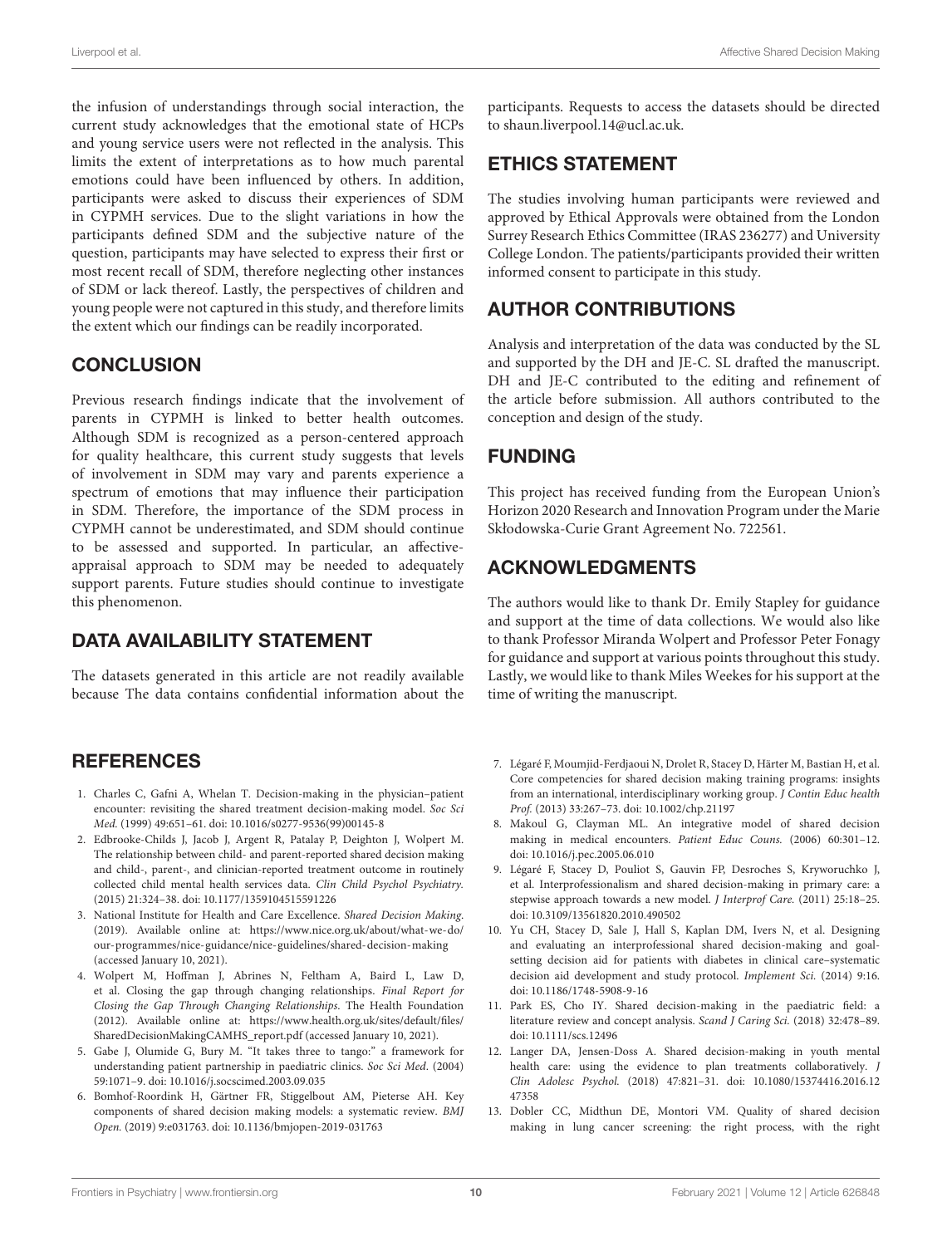partners, at the right time and place. Mayo Clin Proc. (2017) 92:1612–6. doi: [10.1016/j.mayocp.2017.08.010](https://doi.org/10.1016/j.mayocp.2017.08.010)

- <span id="page-10-0"></span>14. Dudley N, Ackerman A, Brown K, Snow S. Patient- and family-centered care of children in the emergency department. Pediatrics. (2014) 135:e255–72. doi: [10.1542/peds.2014-3424](https://doi.org/10.1542/peds.2014-3424)
- <span id="page-10-1"></span>15. Haine-Schlagel R, Walsh NE. A review of parent participation engagement in child and family mental health treatment. Clin Child Fam Psychol Rev. (2015) 18:133–50. doi: [10.1007/s10567-015-0182-x](https://doi.org/10.1007/s10567-015-0182-x)
- <span id="page-10-2"></span>16. Crickard E, O'Brien M, Rapp C, Holmes C. Developing a framework to support shared decision making for youth mental health medication treatment. Commun Ment Health J. (2010) 46:474–81. doi: [10.1007/s10597-010-9327-z](https://doi.org/10.1007/s10597-010-9327-z)
- <span id="page-10-3"></span>17. Adams RC, Levy SE. Shared decision-making and children with disabilities: pathways to consensus. Pediatrics. (2017) 139:e20170956. doi: [10.1542/peds.2017-0956](https://doi.org/10.1542/peds.2017-0956)
- <span id="page-10-4"></span>18. Boland L, Graham ID, Légaré F, Lewis K, Jull J, Shephard A, et al. Barriers and facilitators of pediatric shared decision-making: a systematic review. Implement Sci. (2019) 14:7. doi: [10.1186/s13012-018-0851-5](https://doi.org/10.1186/s13012-018-0851-5)
- <span id="page-10-5"></span>19. Gondek D, Edbrooke-Childs J, Velikonja T, Chapman L, Saunders F, Hayes D, et al. Facilitators and barriers to person-centred care in child and young people mental health services: a systematic review. Clin Psychol Psychother. (2017) 24:870–86. doi: [10.1002/cpp.2052](https://doi.org/10.1002/cpp.2052)
- <span id="page-10-6"></span>20. Légaré F, Thompson-Leduc P. Twelve myths about shared decision making. Patient Educ Couns. (2014) 96:281–6. doi: [10.1016/j.pec.2014.06.014](https://doi.org/10.1016/j.pec.2014.06.014)
- <span id="page-10-7"></span>21. Jackson C, Cheater FM, Reid I. A systematic review of decision support needs of parents making child health decisions. Health Expect. (2008) 11:232–51. doi: [10.1111/j.1369-7625.2008.00496.x](https://doi.org/10.1111/j.1369-7625.2008.00496.x)
- <span id="page-10-8"></span>22. Brinkman WB, Sherman SN, Zmitrovich AR, Visscher MO, Crosby LE, Phelan KJ, et al. Parental angst making and revisiting decisions about treatment of attention-deficit/hyperactivity disorder. Pediatrics. (2009) 124:580–9. doi: [10.1542/peds.2008-2569](https://doi.org/10.1542/peds.2008-2569)
- 23. Hayes D, Edbrooke-Childs J, Town R, Wolpert M, Midgley N. Barriers and facilitators to shared decision making in child and youth mental health: clinician perspectives using the theoretical domains framework. Eur Child Adolesc Psychiatry. (2019) 28:655–66. doi: [10.1007/s00787-018-1230-0](https://doi.org/10.1007/s00787-018-1230-0)
- <span id="page-10-9"></span>24. Hayes D, Edbrooke-Childs J, Town R, Wolpert M, Midgley N. Barriers and facilitators to shared decision-making in child and youth mental health: exploring young person and parent perspectives using the theoretical domains framework. Couns Psychother Res. (2020) 20:57–67. doi: [10.1002/capr.12257](https://doi.org/10.1002/capr.12257)
- <span id="page-10-10"></span>25. Treffers T, Putora P. Emotions as social information in shared decisionmaking in oncology. Oncology. (2020) 98:430–7. doi: [10.1159/000505341](https://doi.org/10.1159/000505341)
- <span id="page-10-11"></span>26. Dicé F, Dolce P, Freda MF. Exploring emotions and the shared decisionmaking process in pediatric primary care. Mediterr J Clin Psychol. (2016) 4. doi: [10.6092/2282-1619/2016.4.1312](https://doi.org/10.6092/2282-1619/2016.4.1312)
- <span id="page-10-12"></span>27. O'Connor A, Stacey D, Jacobsen M. Ottawa Decision Support Tutorial (ODST): Improving Practitioners' Decision Support Skills Ottawa Hospital Research Institute. (2011). Available online at: [https://decisionaid.ohri.ca/odsf.](https://decisionaid.ohri.ca/odsf.html) [html](https://decisionaid.ohri.ca/odsf.html) (accessed January 10, 2021).
- <span id="page-10-13"></span>28. Liverpool S, Pereira B, Hayes D, Wolpert M, Edbrooke-Childs J. A scoping review and assessment of essential elements of shared decision-making of parent-involved interventions in child and adolescent mental health. Eur Child Adolesc Psychiatry. (2020) doi: [10.1007/s00787-020-01530-7](https://doi.org/10.1007/s00787-020-01530-7)
- <span id="page-10-14"></span>29. Murray S, Worthington A, Rooney R. The Triangle of Care for Children and Young People's Mental Health Services (CYP MHS): A Guide for Mental Health Professionals. Carers Trust (2019). Available online at: [https://carers.org/](https://carers.org/downloads/resources-pdfs/triangle-of-care-england/children-and-young-peoples-mental-health-services.pdf) [downloads/resources-pdfs/triangle-of-care-england/children-and-young](https://carers.org/downloads/resources-pdfs/triangle-of-care-england/children-and-young-peoples-mental-health-services.pdf)[peoples-mental-health-services.pdf](https://carers.org/downloads/resources-pdfs/triangle-of-care-england/children-and-young-peoples-mental-health-services.pdf) (accessed January 10, 2021).
- <span id="page-10-15"></span>30. Corcoran J, Schildt B, Hochbrueckner R, Abell J. Parents of children with attention deficit/hyperactivity disorder: a meta-synthesis, part I. Child Adolesc Soc Work J. (2016) 34:281–335. doi: [10.1007/s10560-016-0465-1](https://doi.org/10.1007/s10560-016-0465-1)
- <span id="page-10-16"></span>31. Corcoran J, Berry A, Hill S. The lived experience of US parents of children with autism spectrum disorders: a systematic review and meta-synthesis. J Intellect Disab. (2015) 19:356–66. doi: [10.1177/1744629515577876](https://doi.org/10.1177/1744629515577876)
- <span id="page-10-17"></span>32. Boden ZVR, Larkin M, Hickman G, Newton E, Fenton K, Thompson J. The experiential impact of hospitalisation: parents' accounts of caring for young people with early psychosis. Clin Child Psychol Psychiatry. (2016) 21:145–55. doi: [10.1177/1359104515581716](https://doi.org/10.1177/1359104515581716)
- 33. Crawford T, Simonoff E. Parental views about services for children attending schools for the emotionally and behaviourally disturbed (EBD): a qualitative analysis. Child Care Health Dev. (2003) 29:481–91. doi: [10.1046/j.1365-2214.2003.00368.x](https://doi.org/10.1046/j.1365-2214.2003.00368.x)
- 34. Gray C, Donnelly J. Unheard voices: the views of traveller and non-traveller mothers and children with ASD. Int J Early Years Educ. (2013) 21:268–85. doi: [10.1080/09669760.2013.842160](https://doi.org/10.1080/09669760.2013.842160)
- <span id="page-10-18"></span>35. Ibrahim K, Vogt C, Donyai P. Caught in the eye of the storm: a qualitative study of views and experiences of planned drug holidays from methylphenidate in child and adolescent ADHD treatment. Child Adolesc Mental Health. (2016) 21:192–200. doi: [10.1111/camh.12156](https://doi.org/10.1111/camh.12156)
- <span id="page-10-19"></span>36. Bradby H, Varyani M, Oglethorpe R, Raine W, White I, Helen M. British Asian families and the use of child and adolescent mental health services: a qualitative study of a hard to reach group. Soc Sci Med. (2007) 65:2413–24. doi: [10.1016/j.socscimed.2007.07.025](https://doi.org/10.1016/j.socscimed.2007.07.025)
- <span id="page-10-20"></span>37. Ahuja AS, Williams R. Telling stories: learning from patients' and families' experiences of specialist child and adolescent mental health services. Int J Consum Stud. (2010) 34:603–9. doi: [10.1111/j.1470-6431.2010.00904.x](https://doi.org/10.1111/j.1470-6431.2010.00904.x)
- 38. Bone C, O'Reilly M, Karim K, Vostanis P. "They're not witches...." Young children and their parents' perceptions and experiences of Child and Adolescent Mental Health Services. Child Care Health Dev. (2015) 41:450–8. doi: [10.1111/cch.12161](https://doi.org/10.1111/cch.12161)
- 39. Harden J. "Uncharted waters": the experience of parents of young people with mental health problems. Qual Health Res. (2005) 15:207–23. doi: [10.1177/1049732304269677](https://doi.org/10.1177/1049732304269677)
- <span id="page-10-21"></span>40. Hart A, Saunders A, Thomas H. Attuned practice: a service user study of specialist child and adolescent mental health, UK. Epidemiologia E Psichiatria Sociale. (2005) 14:22–31. doi: [10.1017/s1121189x00001895](https://doi.org/10.1017/s1121189x00001895)
- <span id="page-10-22"></span>41. Association of Young People's Health AYPH. "There for you": The Role of Parents in Supporting Young People with Mental Health Problems: Results of a Survey. (2016). Available online at: [http://www.youngpeopleshealth.org.uk/](http://www.youngpeopleshealth.org.uk/wp-) [wp-](http://www.youngpeopleshealth.org.uk/wp-) (accessed January 10, 2021).
- <span id="page-10-23"></span>42. Charmaz K. The Power of Constructivist Grounded Theory for Critical Inquiry. Qual Inquiry. (2016) 23:34–45. doi: [10.1177/1077800416657105](https://doi.org/10.1177/1077800416657105)
- <span id="page-10-24"></span>43. Charmaz K. Constructing Grounded Theory: A Practical Guide Through Qualitative Analysis (Introducing Qualitative Methods). London: Sage (2006).
- <span id="page-10-25"></span>44. Guest G, Namey E, Taylor J, Eley N, McKenna K. Comparing focus groups and individual interviews: findings from a randomized study. Int J Soc Res Methodol[. \(2017\) 20:693–708. doi: 10.1080/13645579.2017.12](https://doi.org/10.1080/13645579.2017.1281601) 81601
- <span id="page-10-26"></span>45. Liverpool S, Webber H, Matthews R, Wolpert M, Edbrooke-Childs J. A mobile app to support parents making child mental health decisions: protocol for a feasibility cluster randomized controlled trial. JMIR Res Protocols. (2019) 8:e14571. doi: [10.2196/14571](https://doi.org/10.2196/14571)
- <span id="page-10-27"></span>46. United Nations. United Nations, Department of Economic and Social Affairs Youth. (1985). Available online at: [https://www.un.org/development/desa/](https://www.un.org/development/desa/youth/what-we-do/faq.html) [youth/what-we-do/faq.html](https://www.un.org/development/desa/youth/what-we-do/faq.html) (accessed January 10, 2021).
- <span id="page-10-28"></span>47. Eliacin J, Salyers MP, Kukla M, Matthias MS. Patients' understanding of shared decision making in a mental health setting. Qual Health Res. (2015) 25:668–78. doi: [10.1177/1049732314551060](https://doi.org/10.1177/1049732314551060)
- <span id="page-10-29"></span>48. Guest G, Bunce A, Johnson L. How many interviews are enough?: an experiment with data saturation and variability. Field Methods. (2006) 18:59– 82. doi: [10.1177/1525822X05279903](https://doi.org/10.1177/1525822X05279903)
- <span id="page-10-30"></span>49. QSR International Pty Ltd. What is NVivo? (2015). Available online at: [www.Qsrinternational.Com](http://www.Qsrinternational.Com) (accessed January 10, 2021).
- <span id="page-10-31"></span>50. Brooks FB, Rubin HJ, Rubin IS. Qualitative interviewing: the art of hearing data. Modern Lang J. (1996) 80:555. doi: [10.2307/329757](https://doi.org/10.2307/329757)
- <span id="page-10-32"></span>51. Tong A, Sainsbury P, Craig J. Consolidated criteria for reporting qualitative research (COREQ): a 32-item checklist for interviews and focus groups. Int J Qual Health Care. (2007) 19:349–57. doi: [10.1093/intqhc/mzm042](https://doi.org/10.1093/intqhc/mzm042)
- <span id="page-10-33"></span>52. Lerner JS, Li Y, Valdesolo P, Kassam KS. Emotion and decision making. Ann Rev Psychol. (2015) 66:799–823. doi: [10.1146/010213-115043](https://doi.org/10.1146/010213-115043)
- <span id="page-10-34"></span>53. Bernthal EMM, Lathlean J, Gobbi M, Simpson RG. Mothers' decision-making during times of stress as a lone parent: a qualitative study. J R Army Med Corps. (2015) 161:26–33. doi: [10.1136/jramc-2015-000526](https://doi.org/10.1136/jramc-2015-000526)
- <span id="page-10-35"></span>54. Kim J, Gong HS, Kim HS, Seok HS, Oh S, Baek GH. Parenting stress in mothers of children with congenital hand or foot differences and its effect on